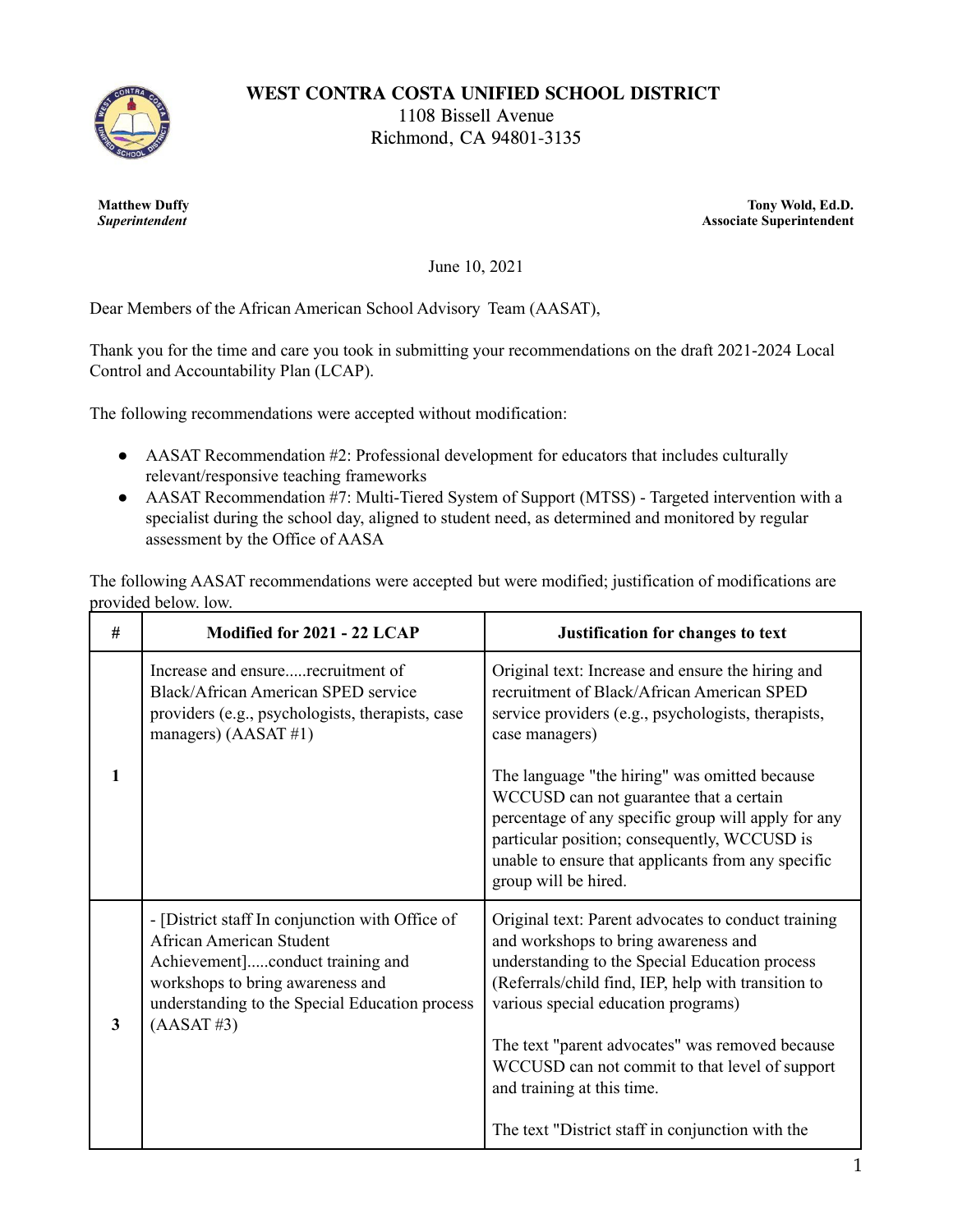|                         |                                                                                                                                                                                                                                                                                                                                                                                                        | Office of African American Student Achievement"<br>was added to demonstrate which department will<br>take a lead role in this effort.                                                                                                                                                                                                                                                                                                                                                                                             |
|-------------------------|--------------------------------------------------------------------------------------------------------------------------------------------------------------------------------------------------------------------------------------------------------------------------------------------------------------------------------------------------------------------------------------------------------|-----------------------------------------------------------------------------------------------------------------------------------------------------------------------------------------------------------------------------------------------------------------------------------------------------------------------------------------------------------------------------------------------------------------------------------------------------------------------------------------------------------------------------------|
| $\overline{\mathbf{4}}$ | - Technical/Vocational (CTE) programs/<br>pathways that assist with providing career<br>opportunities for students who are [with<br>varying degrees of] interest in attending<br>college/university. (AASAT #4)                                                                                                                                                                                        | - Technical/Vocational (CTE) programs/pathways<br>that assist with providing career opportunities for<br>students who are [with varying degrees of]<br>interest in attending college/university. (AASAT #4)                                                                                                                                                                                                                                                                                                                       |
| 8                       | [Office of African American Student<br>Achievement to support and coordinate with<br>Special Ed department to the greatest degree<br>possible to assist] mental health clinicians to<br>support the mental health of African<br>American/Black students, who are trained and<br>skilled in early childhood trauma-ACE's<br>particularly as it relates to African<br>American/Black Children (AASAT #8) | Original text: Mental health clinicians to support the<br>mental health of African American/Black students,<br>who are trained and skilled in early childhood<br>trauma ACE's particularly as it relates to African<br>American/Black Children<br>The text "Office of African American Student<br>Achievement to support and coordinate with Special<br>Ed department to the greatest degree possible to<br>assist" was added to demonstrate the collaborative<br>efforts between different departments to address this<br>issue' |
| 9                       | Research and targeted support [in conjunction<br>with school administrators] to monitor<br>suspension rates and accountability at<br>school-site level. (AASAT #9)                                                                                                                                                                                                                                     | Original text: Research and targeted support to<br>monitor suspension rates and accountability at<br>school-site level<br>The text "in conjunction with school administrator"<br>was added because this effort requires focused<br>engagement at the site level                                                                                                                                                                                                                                                                   |
| 10                      | [Office of African American Student Success<br>to work with other departments across the<br>District to provide] targeted support services to<br>work with students who are identified for<br>disproportionate suspension and discipline<br>(AASAT # 10)                                                                                                                                               | Original text: Targeted support services to work<br>with students who are identified for disproportionate<br>suspension and discipline<br>The language "Office of African American Student<br>Success to work with site administrators to provide"<br>was added to emphasize the shared responsibility<br>needed to support this recommendation."                                                                                                                                                                                 |

The following recommendations were assessed and are under advisement, but were not included in the 21-24 LCAP. For all recommendations where funding was listed as a cause for less than full implementation, the recommendations will be re-considered if/when additional ongoing funding becomes available.

|   | Not Adopted for 2021 - 22 LCAP                                                             | <b>Justification</b>                                                                              |
|---|--------------------------------------------------------------------------------------------|---------------------------------------------------------------------------------------------------|
| ◡ | College Readiness - academic counselors who<br>will each support a middle/high school pair | WCCUSD agrees that this recommendation could<br>be a productive model for student/family support; |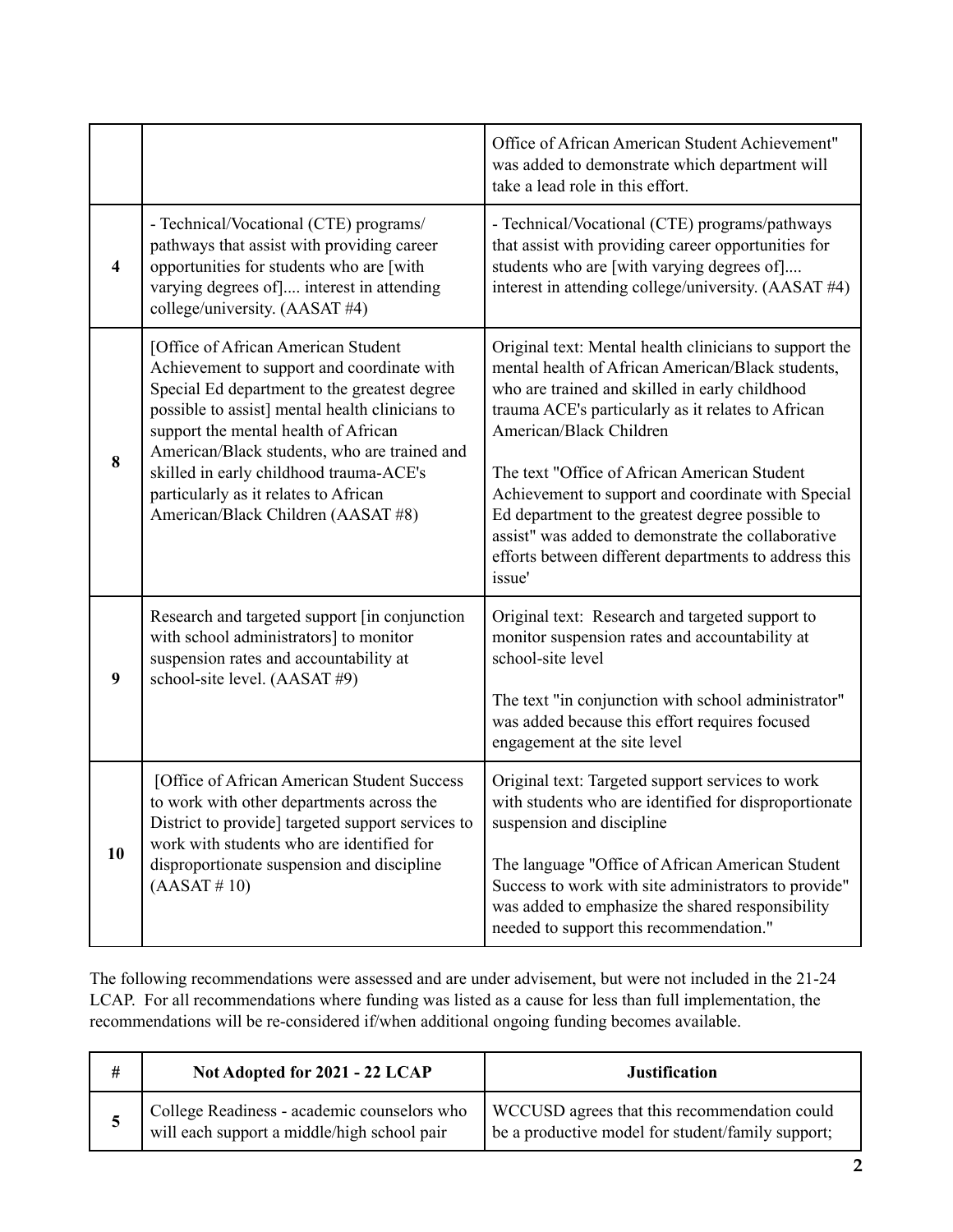|    | (e.g. Helms and Richmond) offering course<br>counseling, mentorship, academic progress<br>checks, college admissions and scholarship<br>support and site level student advocacy for all<br>African American/Black students on campus. | funding and staffing are not currently available for<br>this level of specialized support. WCCUSD will<br>keep this recommendation in mind as future funding<br>becomes available to ensure that student/counselor<br>ratios allow for this increased level of support                                                           |
|----|---------------------------------------------------------------------------------------------------------------------------------------------------------------------------------------------------------------------------------------|----------------------------------------------------------------------------------------------------------------------------------------------------------------------------------------------------------------------------------------------------------------------------------------------------------------------------------|
| 6  | Interventions - Grad tutors for every school site<br>whose African American Students are not at<br>grade level.                                                                                                                       | WCCUSD will look to rehire some grad tutors again<br>in the FALL of 2021. Sites may request grad tutors<br>to support their instructional program as they are<br>available. This funding, however, is only for one<br>year for this program.                                                                                     |
| 11 | Social and Emotional Learning (SEL)/Mental<br>Health - Healing Tree - A network of learning<br>providers to support mental health and<br>social-emotional care through programs and<br>services                                       | WCCUSD offers mental health and counseling<br>services at a large number of sites. The Governor's<br>May budget proposes some new funding for Full<br>Service Community Schools. Once this is adopted,<br>WCCUSD will be looking to expand services<br>beyond the current secondary sites to other sites<br>across the District. |

Again, we thank you for taking the time to give this valuable input.

Sincerely,

Tony World

Tony Wold, Ed.D. Associate Superintendent, Business Services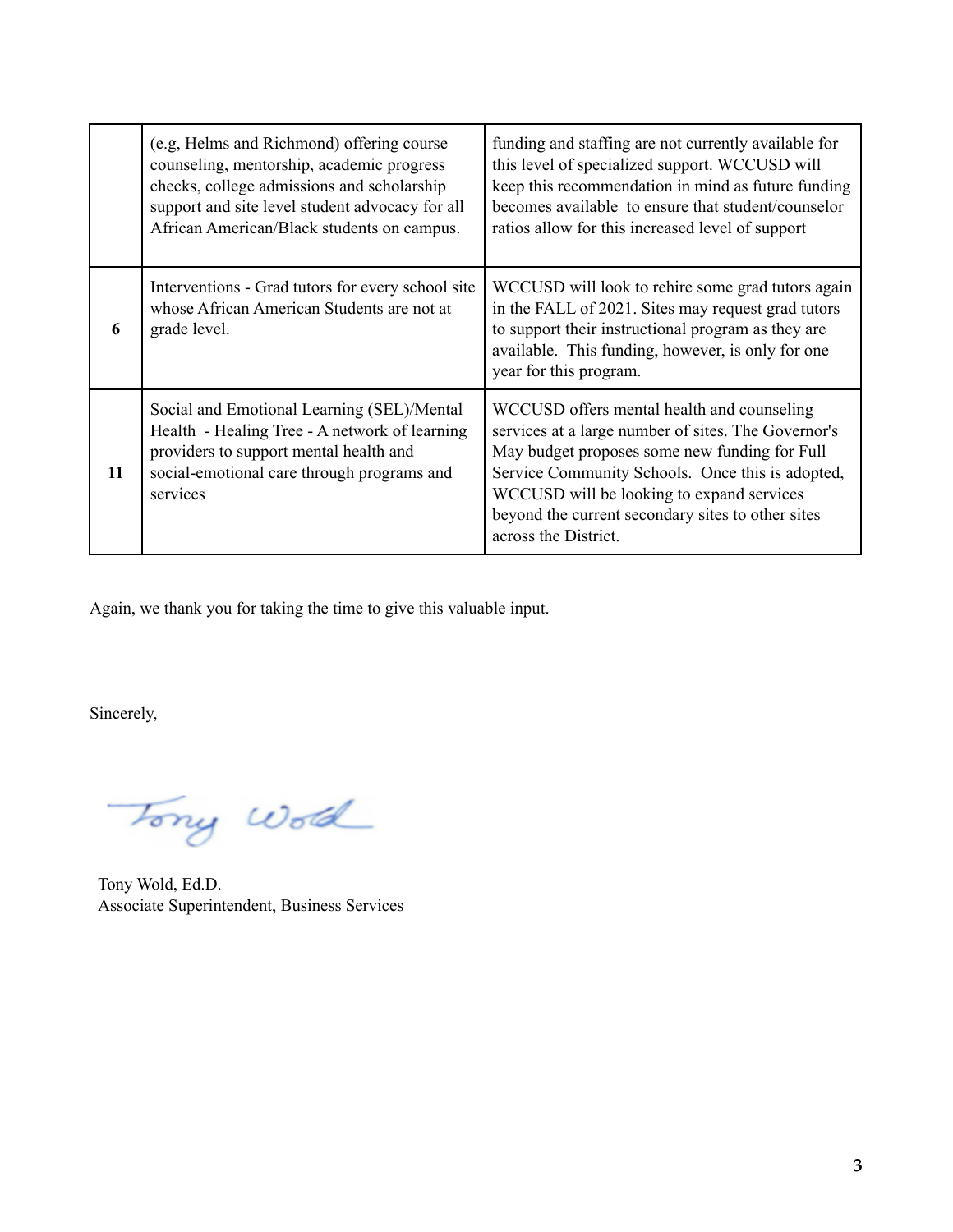Estimados miembros del Equipo Asesor Escolar Afroamericano (AASAT):

Gracias por el tiempo y la atención que dedicaron al presentar sus recomendaciones sobre el borrador del Plan de Responsabilidad y Control Local (LCAP) 2021-2024.

Las siguientes recomendaciones fueron aceptadas sin modificaciones:

- Recomendación Nro. 2 del Equipo AASAT: Desarrollo profesional para educadores que incluya marcos de enseñanza culturalmente relevantes/receptivos.
- Recomendación Nro. 7 del Equipo AASAT: Sistema de apoyo de varios niveles (MTSS): Intervención dirigida a estudiantes específicos con un especialista durante el día escolar, la cual esté alineada con las necesidades del estudiante, según lo determinado y monitoreado por una evaluación regular de la Oficina de AASA.

Las siguientes recomendaciones de AASAT fueron aceptadas pero modificadas; La justificación de las modificaciones se proporciona a continuación.

| Nro.         | Modificado para el LCAP de 2021-22                                                                                                                                                                                                            | Justificación de los cambios en el texto                                                                                                                                                                                                                                                                                                                                                                                                                                                                                                                                                                                                                                                                                 |
|--------------|-----------------------------------------------------------------------------------------------------------------------------------------------------------------------------------------------------------------------------------------------|--------------------------------------------------------------------------------------------------------------------------------------------------------------------------------------------------------------------------------------------------------------------------------------------------------------------------------------------------------------------------------------------------------------------------------------------------------------------------------------------------------------------------------------------------------------------------------------------------------------------------------------------------------------------------------------------------------------------------|
| 1            | Aumentar y asegurar  el reclutamiento de<br>proveedores de servicios de educación especial<br>(SPED) afroamericanos (por ejemplo,<br>psicólogos, terapeutas, administradores de<br>casos). (AASAT#1)                                          | Texto original: Aumentar y garantizar la<br>contratación y el reclutamiento de proveedores de<br>servicios de educación especial (SPED)<br>afroamericanos (por ejemplo, psicólogos,<br>terapeutas, administradores de casos).<br>Se omitió el lenguaje "la contratación" porque el                                                                                                                                                                                                                                                                                                                                                                                                                                       |
|              |                                                                                                                                                                                                                                               | Distrito (WCCUSD) no puede garantizar que un<br>cierto porcentaje de un grupo específico se postule<br>para un puesto en particular; en consecuencia, el<br>Distrito (WCCUSD) no puede garantizar que los<br>solicitantes de cualquier grupo específico sean<br>contratados.                                                                                                                                                                                                                                                                                                                                                                                                                                             |
| $\mathbf{3}$ | - [El personal del distrito en conjunto con la<br>Oficina de Rendimiento de los Estudiantes<br>Afroamericanos]  conducen capacitación y<br>talleres para generar conciencia y comprensión<br>del proceso de Educación Especial. (AASAT#<br>3) | Texto original: Defensores de los padres para llevar<br>a cabo capacitaciones y talleres para generar<br>conciencia y comprensión sobre el proceso de<br>educación especial (referencias/búsqueda e<br>identificación de alumnos con necesidades<br>especiales, IEP, ayuda con la transición a varios<br>programas de educación especial).<br>El texto "defensores de los padres" se eliminó<br>porque el Distrito (WCCUSD) no puede<br>comprometerse con ese nivel de apoyo y<br>capacitación en este momento.<br>Se agregó el texto "El personal del distrito en<br>conjunto con la Oficina de Rendimiento de los<br>Estudiantes Afroamericanos" para demostrar qué<br>departamento asumirá un papel principal en este |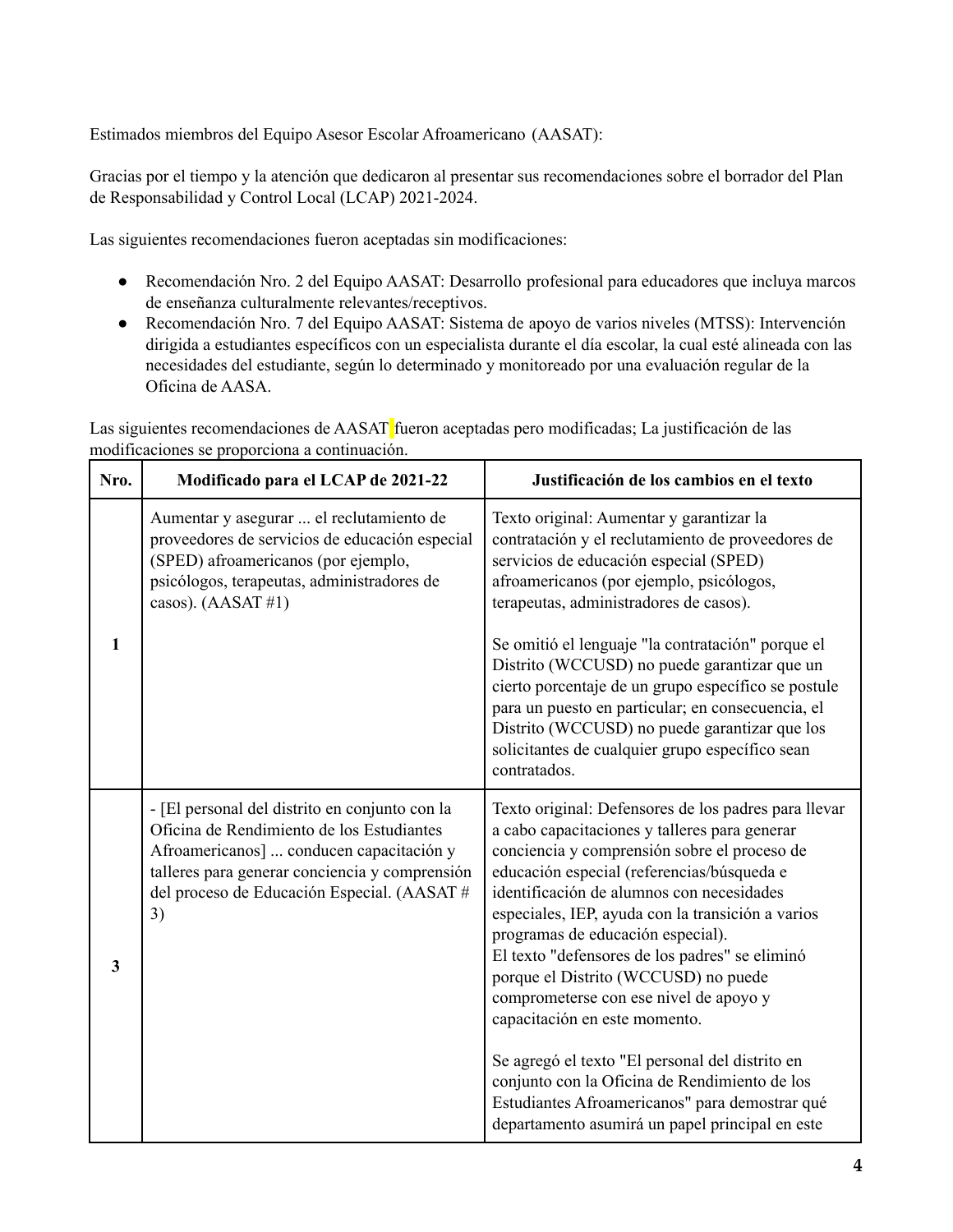|    |                                                                                                                                                                                                                                                                                                                                                                                                                                                                                | esfuerzo.                                                                                                                                                                                                                                                                                                                                                                                                                                                                                                                                                                                  |
|----|--------------------------------------------------------------------------------------------------------------------------------------------------------------------------------------------------------------------------------------------------------------------------------------------------------------------------------------------------------------------------------------------------------------------------------------------------------------------------------|--------------------------------------------------------------------------------------------------------------------------------------------------------------------------------------------------------------------------------------------------------------------------------------------------------------------------------------------------------------------------------------------------------------------------------------------------------------------------------------------------------------------------------------------------------------------------------------------|
| 4  | - Programas técnicos/vocacionales (CTE) que<br>ayudan a brindar oportunidades profesionales a<br>los estudiantes que cuentan [con diversos<br>grados de]  interés en asistir a la universidad.<br>(AASAT #4)                                                                                                                                                                                                                                                                   | - Programas técnicos/vocacionales (CTE) que<br>ayudan a brindar oportunidades profesionales a los<br>estudiantes que cuentan [con diversos grados de]<br>interés en asistir a la universidad. (AASAT #4)                                                                                                                                                                                                                                                                                                                                                                                   |
| 8  | [Oficina de Rendimiento de los Estudiantes<br>Afroamericanos para apoyar y coordinar la<br>colaboración con el departamento de<br>Educación Especial en la mayor medida<br>posible para ayudar] a los médicos de salud<br>mental para que apoyen la salud mental de los<br>estudiantes afroamericanos. Los médicos<br>deben estar capacitados y entrenados en<br>traumas de la infancia (ACE) particularmente<br>en lo que respecta a los niños afroamericanos.<br>(AASAT # 8) | Texto original: Médicos de salud mental para apoyar<br>la salud mental de los estudiantes afroamericanos,<br>quienes estén capacitados y entrenados en traumas<br>de la infancia (ACE), particularmente en lo que<br>respecta a los niños afroamericanos.<br>Se agregó el texto "Oficina de Rendimiento de los<br>Estudiantes Afroamericanos para apoyar y coordinar<br>la colaboración con el departamento de Educación<br>Especial en la mayor medida posible para ayudar"<br>para demostrar los esfuerzos de colaboración entre<br>los diferentes departamentos para abordar este tema. |
| 9  | - Investigación y apoyo específico [en conjunto<br>con los administradores escolares] para<br>monitorear las tasas de suspensión y la<br>responsabilidad a nivel escolar. (AASAT #9)                                                                                                                                                                                                                                                                                           | "Texto original: Investigación y apoyo específico<br>para monitorear las tasas de suspensión y la<br>responsabilidad a nivel escolar.<br>Se agregó el texto "en conjunto con los<br>administradores escolares" porque este esfuerzo<br>requiere una participación enfocada a nivel del<br>plantel escolar.                                                                                                                                                                                                                                                                                 |
| 10 | [La Oficina para el Éxito de los Estudiantes<br>Afroamericanos trabajará con los<br>administradores de la escuela para<br>proporcionar]  apoyo específico para<br>monitorear las tasas de suspensión y la<br>responsabilidad a nivel del plantel escolar.                                                                                                                                                                                                                      | Texto original: Servicios de apoyo específicos para<br>trabajar con estudiantes identificados quienes<br>cuentan con suspensiones y referencias<br>disciplinarias desproporcionadas.<br>Se agregó el lenguaje "Oficina para el Éxito de los<br>Estudiantes Afroamericanos para trabajar con los<br>administradores de la escuela" para enfatizar la<br>responsabilidad compartida necesaria para respaldar<br>esta recomendación.                                                                                                                                                          |

Las siguientes recomendaciones fueron evaluadas y están bajo asesoramiento, pero no se incluyeron en el LCAP del año 21-24. Para todas las recomendaciones en las cuales la financiación se mencionó como una causa para una implementación menos que completa, las recomendaciones se volverán a considerar cuando se disponga de fondos adicionales continuos.

| Nro.<br>No adoptado para el LCAP de 2021-22<br>Justificación |
|--------------------------------------------------------------|
|--------------------------------------------------------------|